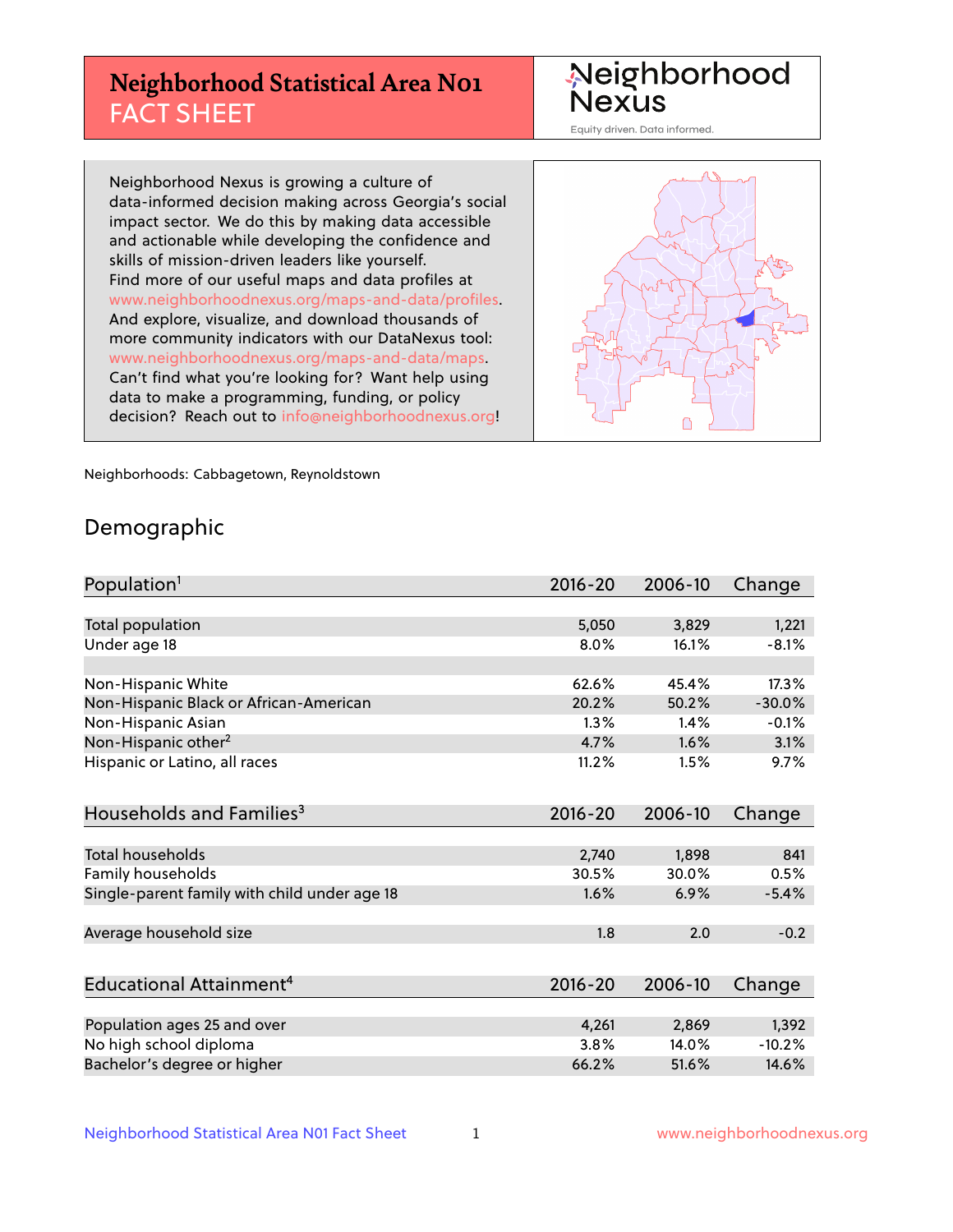## Change Measures, continued...

| Employment <sup>5</sup>                                 | $2016 - 20$    | 2006-10        | Change            |
|---------------------------------------------------------|----------------|----------------|-------------------|
|                                                         |                |                |                   |
| Total workers residing in Neighborhood Statistical Area | 2,748<br>11.1% | 1,648<br>28.3% | 1,100<br>$-17.3%$ |
| Workers with earnings \$1250/month or less              | 21.7%          | 44.8%          | $-23.2%$          |
| Workers with earnings \$1251/month to \$3333/month      | 67.2%          | 26.8%          | 40.4%             |
| Workers with earnings greater than \$3333/month         |                |                |                   |
| Total jobs located in Neighborhood Statistical Area     | 1,256          | 2,474          | $-1,218$          |
| Jobs with earnings \$1250/month or less                 | 22.6%          | 14.7%          | 7.9%              |
| Jobs with earnings \$1251/month to \$3333/month         | 38.0%          | 44.0%          | $-6.0%$           |
| Jobs with earnings greater than \$3333/month            | 39.4%          | 41.3%          | $-1.9%$           |
|                                                         |                |                |                   |
| Jobs/workers ratio                                      | 0.5            | 1.5            | $-1.0$            |
|                                                         |                |                |                   |
| Income and Poverty <sup>6</sup>                         | 2016-20        | 2006-10        | Change            |
|                                                         |                |                |                   |
| Median household income                                 | \$102,153      | \$47,964       | \$54,189          |
|                                                         |                |                |                   |
| Population for whom poverty status is determined        | 5,020          | 3,743          | 1,277             |
| Population below poverty                                | 6.9%           | 24.3%          | $-17.4%$          |
|                                                         |                |                |                   |
| Housing <sup>7</sup>                                    | $2016 - 20$    | 2006-10        | Change            |
|                                                         |                |                |                   |
| Total housing units                                     | 3,039          | 2,360          | 679               |
| Occupied housing units                                  | 90.1%          | 80.4%          | 9.7%              |
| Vacant housing units                                    | 9.9%           | 19.6%          | $-9.7%$           |
|                                                         |                |                |                   |
| Occupied housing units                                  | 2,740          | 1,898          | 841               |
| Owner occupied housing units                            | 49.4%          | 50.2%          | $-0.9%$           |
| Renter occupied housing units                           | 50.6%          | 49.8%          | 0.9%              |
|                                                         |                |                |                   |
| Access to a Vehicle <sup>8</sup>                        | $2016 - 20$    | 2006-10        | Change            |
|                                                         |                |                |                   |
| Occupied housing units                                  | 2,740          | 1,898          | 841               |
| No vehicle available                                    | 14.8%          | 10.7%          | 4.1%              |
|                                                         |                |                |                   |
| Crime Rates, per 10,000 Population <sup>9</sup>         | 2017-21        | 2012-16        | Change            |
|                                                         |                |                |                   |
| All Part I crimes                                       | 417.0          | 487.0          | $-70.0$           |
| Violent crime                                           | 36.4           | 67.9           | $-31.4$           |
| <b>Murder</b>                                           | 0.8            | 0.0            | 0.8               |
| Robbery                                                 | 19.0           | 51.7           | $-32.7$           |
| Aggravated assault                                      | 16.6           | 16.2           | 0.5               |
| Property crime                                          | 380.6          | 419.1          | $-38.5$           |
| <b>Burglary</b>                                         | 52.7           | 90.5           | $-37.8$           |
| Larceny                                                 | 281.6          | 233.6          | 48.0              |
| Vehicle theft                                           | 46.3           | 95.1           | $-48.8$           |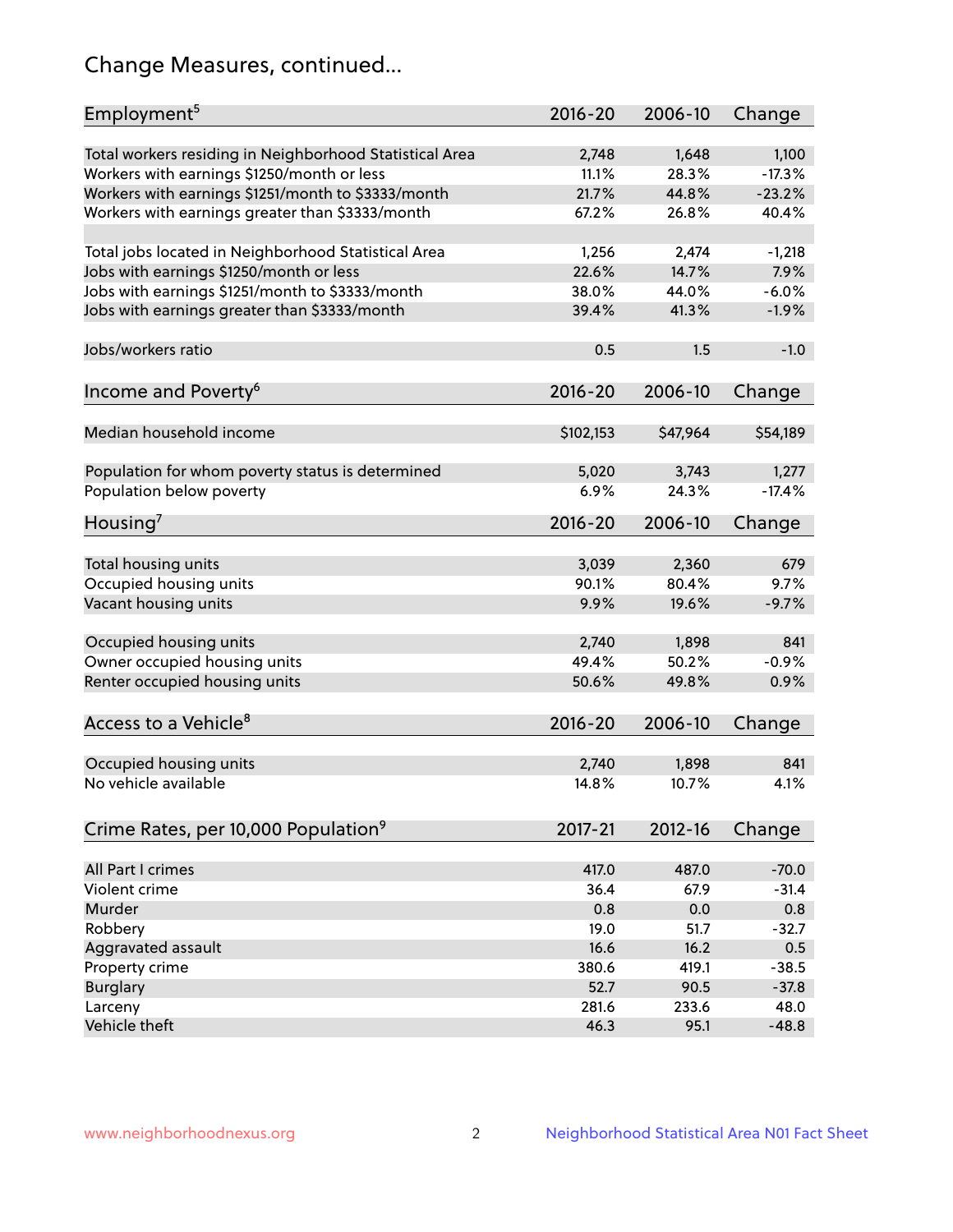## Current Data: Demographic

| Sex and Age, 2016-20 <sup>10</sup>                    | <b>Estimate</b> | Margin of Error        |
|-------------------------------------------------------|-----------------|------------------------|
| Total population                                      | 5,050           | $\pm$ 533              |
| Male                                                  | 53.8%           | $\pm$ 6.6%             |
| Female                                                | 46.2%           | $\pm$ 3.7%             |
| Under 5 years                                         | 5.3%            | $\pm 2.0\%$            |
| 5 to 9 years                                          | 0.8%            | $\pm1.0\%$             |
| 10 to 14 years                                        | 1.4%            | $\pm1.0\%$             |
| 15 to 19 years                                        | 3.5%            | ±2.4%                  |
| 20 to 24 years                                        | 4.7%            | $\pm 2.7\%$            |
| 25 to 34 years                                        | 38.8%           | $\pm$ 6.6%             |
| 35 to 44 years                                        | 21.1%           | $\pm 3.6\%$            |
| 45 to 54 years                                        | 12.3%           | ±3.8%                  |
| 55 to 59 years                                        | 5.7%            | $\pm 2.5\%$            |
| 60 to 64 years                                        | 1.4%            | $\pm 1.1\%$            |
| 65 to 74 years                                        | 3.5%            | $\pm 1.2\%$            |
| 75 to 84 years                                        | 1.0%            | $\pm 1.2\%$            |
| 85 years and over                                     | 0.6%            | $\pm$ 0.8%             |
| Median age (years)                                    | 33.9            | $\pm$ 0.5              |
| Race and Ethnicity, 2016-20 <sup>11</sup>             | <b>Estimate</b> | Margin of Error        |
| Total population                                      | 5,050           | $\pm$ 533              |
| Hispanic or Latino (of any race)                      | 11.2%           | $\pm$ 4.2%             |
| Not Hispanic or Latino                                | 88.8%           | $\pm 1.5\%$            |
| White alone                                           | 62.6%           | $\pm 3.0\%$            |
| Black or African American alone                       | 20.2%           | ±6.8%                  |
| American Indian and Alaska Native alone               | 0.0%            | $\pm$ 0.4%             |
| Asian alone                                           | 1.3%            | ±1.6%                  |
| Native Hawaiian and other Pacific Islander alone      | 0.0%            | $\pm$ 0.4%             |
| Some other race alone                                 | 1.2%            | $\pm 1.3\%$            |
| Two or more races                                     | 3.5%            | $\pm 2.3\%$            |
| U.S. Citizenship Status, 2016-20 <sup>12</sup>        | <b>Estimate</b> | <b>Margin of Error</b> |
| Foreign-born population                               | 270             | ±112                   |
| Naturalized U.S. citizen                              | 48.4%           | ±16.8%                 |
| Not a U.S. citizen                                    | 51.6%           | $\pm$ 16.4%            |
| Citizen, Voting Age Population, 2016-20 <sup>13</sup> | <b>Estimate</b> | Margin of Error        |
|                                                       |                 |                        |
| Citizen, 18 and over population                       | 4,505           | $\pm$ 523              |
| Male                                                  | 53.7%           | $\pm$ 7.3%             |
| Female                                                | 46.3%           | $\pm$ 3.8%             |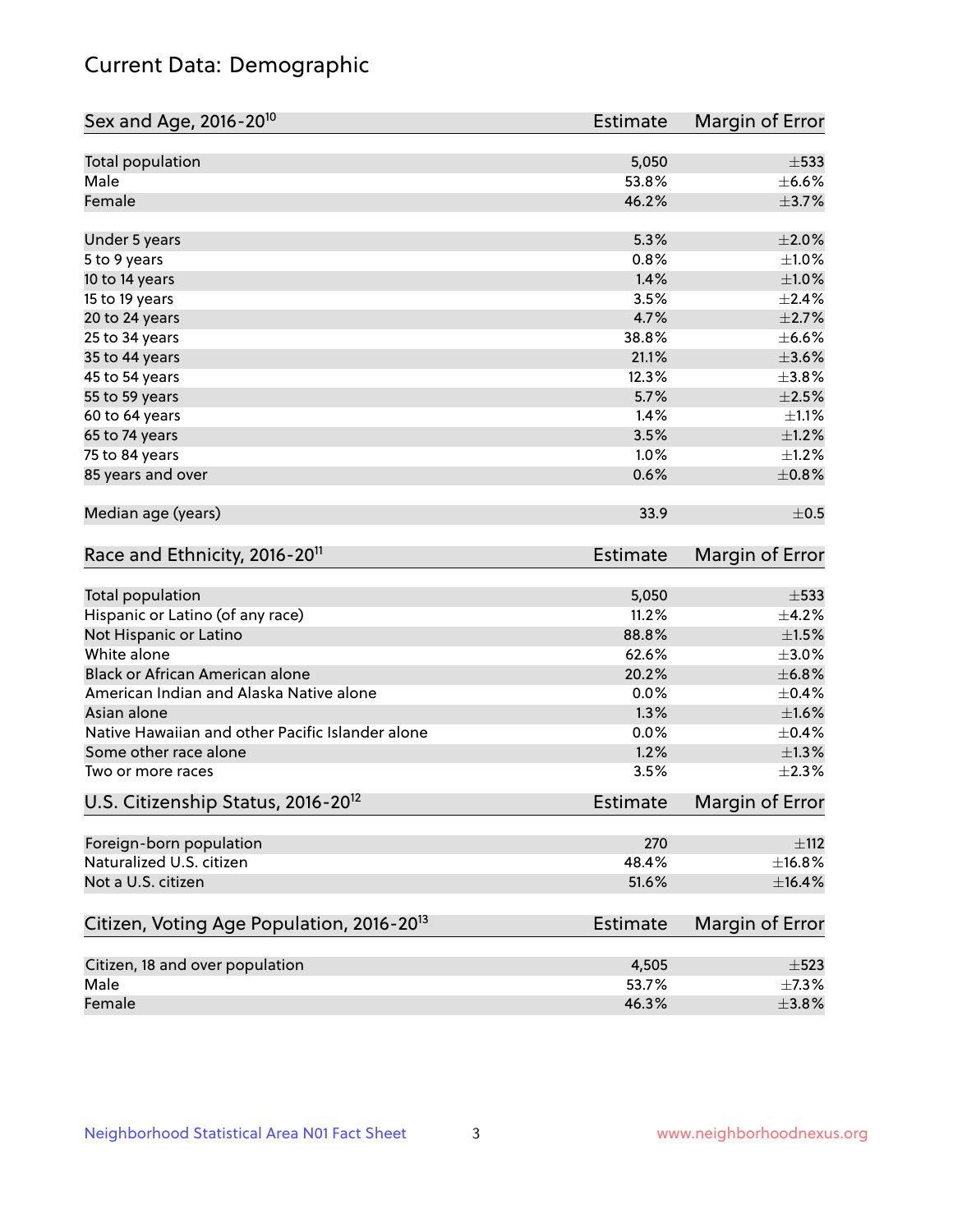## Current Data: Economic

| Income, 2016-20 <sup>14</sup>                           | <b>Estimate</b> | Margin of Error |
|---------------------------------------------------------|-----------------|-----------------|
| All households                                          |                 | $\pm 368$       |
|                                                         | 2,740<br>0.8%   | $\pm$ 0.8%      |
| Less than \$10,000                                      |                 | $\pm 2.6\%$     |
| \$10,000 to \$14,999                                    | 2.5%            |                 |
| \$15,000 to \$24,999                                    | 5.4%            | ±3.4%           |
| \$25,000 to \$34,999                                    | 2.4%            | $\pm 1.7\%$     |
| \$35,000 to \$49,999                                    | 9.4%            | $\pm 4.1\%$     |
| \$50,000 to \$74,999                                    | 10.5%           | $\pm$ 3.7%      |
| \$75,000 to \$99,999                                    | 17.6%           | $\pm$ 6.5%      |
| \$100,000 to \$149,999                                  | 27.5%           | ±10.2%          |
| \$150,000 to \$199,999                                  | 7.7%            | $\pm 2.5\%$     |
| \$200,000 or more                                       | 16.2%           | $\pm$ 3.8%      |
| Median household income (dollars)                       | \$102,153       | $\pm$ 5,411     |
| Mean household income (dollars)                         | \$140,073       | ±25,735         |
| Households with earnings                                | 93.4%           | ±1.9%           |
| Mean earnings (dollars)                                 | \$145,242       | ± 28,185        |
| Households with Social Security                         | 8.1%            | $\pm 2.8\%$     |
| Mean Social Security income (dollars)                   | \$17,040        | $\pm$ 8,129     |
| Households with retirement income                       | 5.8%            | $\pm 2.6\%$     |
| Mean retirement income (dollars)                        | \$27,352        | ±17,768         |
| Households with Supplemental Security Income            | 3.1%            | $\pm 2.5\%$     |
| Mean Supplemental Security Income (dollars)             | \$4,561         | $\pm$ 1,244     |
| Households with cash public assistance income           | 0.9%            | $\pm1.0\%$      |
| Mean cash public assistance income (dollars)            | \$1,119         | $\pm 726$       |
| Households with Food Stamp/SNAP benefits in the past 12 | 2.9%            | $\pm 2.7\%$     |
| months                                                  |                 |                 |
|                                                         | 834             |                 |
| Family households                                       |                 | $\pm$ 158       |
| Less than \$10,000                                      | 0.2%            | $\pm 2.5\%$     |
| \$10,000 to \$14,999                                    | 3.0%            | $\pm$ 5.1%      |
| \$15,000 to \$24,999                                    | 4.8%            | $\pm$ 6.4%      |
| \$25,000 to \$34,999                                    | 2.6%            | $\pm$ 3.9%      |
| \$35,000 to \$49,999                                    | 5.4%            | $\pm$ 6.9%      |
| \$50,000 to \$74,999                                    | 7.3%            | ±4.8%           |
| \$75,000 to \$99,999                                    | 11.8%           | $\pm$ 8.1%      |
| \$100,000 to \$149,999                                  | 26.7%           | $\pm$ 9.7%      |
| \$150,000 to \$199,999                                  | 18.7%           | $\pm$ 7.3%      |
| \$200,000 or more                                       | 19.4%           | $\pm$ 7.0%      |
| Median family income (dollars)                          | \$131,567       | ±11,737         |
| Mean family income (dollars)                            | \$142,184       | ±12,426         |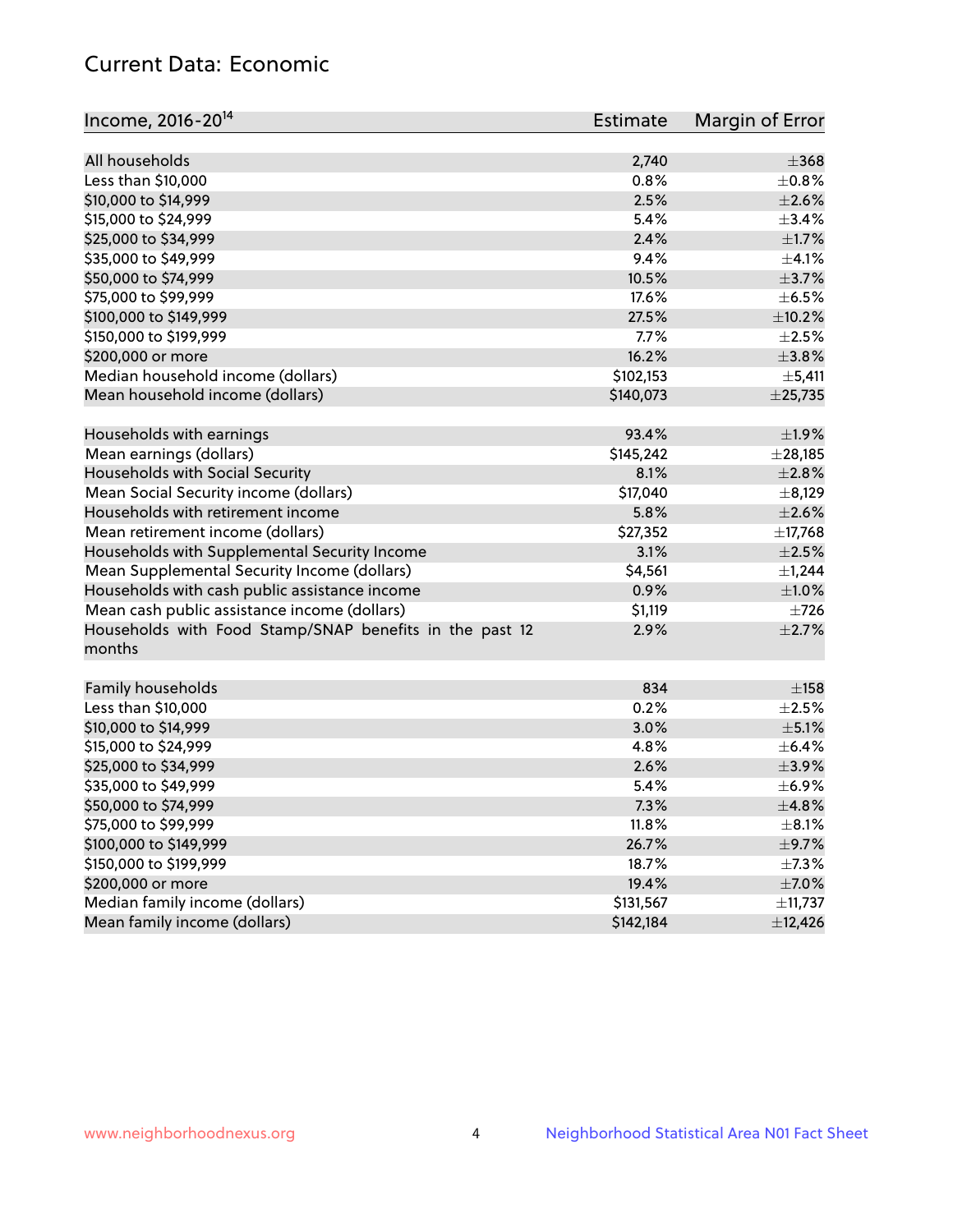## Current Data: Economic, continued...

| Income, 2016-20, continued <sup>15</sup>                              | <b>Estimate</b> | Margin of Error |
|-----------------------------------------------------------------------|-----------------|-----------------|
|                                                                       |                 |                 |
| Nonfamily households                                                  | 1,905           | $\pm$ 386       |
| Median nonfamily income (dollars)                                     | \$94,534        | ±5,658          |
| Mean nonfamily income (dollars)                                       | \$138,685       | ±36,407         |
| Median earnings for workers (dollars)                                 | \$66,880        | $\pm$ 4,677     |
| Median earnings for male full-time, year-round workers<br>(dollars)   | \$92,551        | ±8,839          |
| Median earnings for female full-time, year-round workers<br>(dollars) | \$70,999        | ±4,767          |
| Per capita income (dollars)                                           | \$82,066        | ±19,027         |
| Families Below Poverty Level, 2016-20 <sup>16</sup>                   | <b>Estimate</b> | Margin of Error |
|                                                                       |                 |                 |
| <b>All Families</b>                                                   | 834             | $\pm$ 158       |
| Percent below poverty                                                 | 3.3%            | $+5.1%$         |
| Families with related children under 18 years                         | 244             | $\pm$ 86        |
| Percent below poverty                                                 | 2.9%            | ±17.0%          |
| Families with related children under 5 years only                     | 153             | $\pm 72$        |
| Percent below poverty                                                 | 0.7%            | ±23.1%          |
| Married couple families                                               | 642             | $\pm$ 144       |
| Percent below poverty                                                 | 0.0%            | $\pm$ 3.1%      |
| Married couple families with related children under 18 years          | 177             | $\pm 61$        |
| Percent below poverty                                                 | $0.0\%$         | $\pm$ 11.6%     |
| Married couple families with related children under 5 years           | 152             | $\pm$ 59        |
| Percent below poverty                                                 | $0.0\%$         | ±13.5%          |
| Families with female householder, no spouse present                   | 117             | $\pm 65$        |
| Percent below poverty                                                 | 4.6%            | ±24.9%          |
| Families with female householder, no spouse present with              | 43              | $+49$           |
| related children under 18 years                                       |                 |                 |
| Percent below poverty                                                 | 12.6%           | ±67.0%          |
| Families with female householder, no spouse present with              | 0               | $\pm 29$        |
| related children under 5 years<br>Percent below poverty               | t               | $\ddagger$      |
|                                                                       |                 |                 |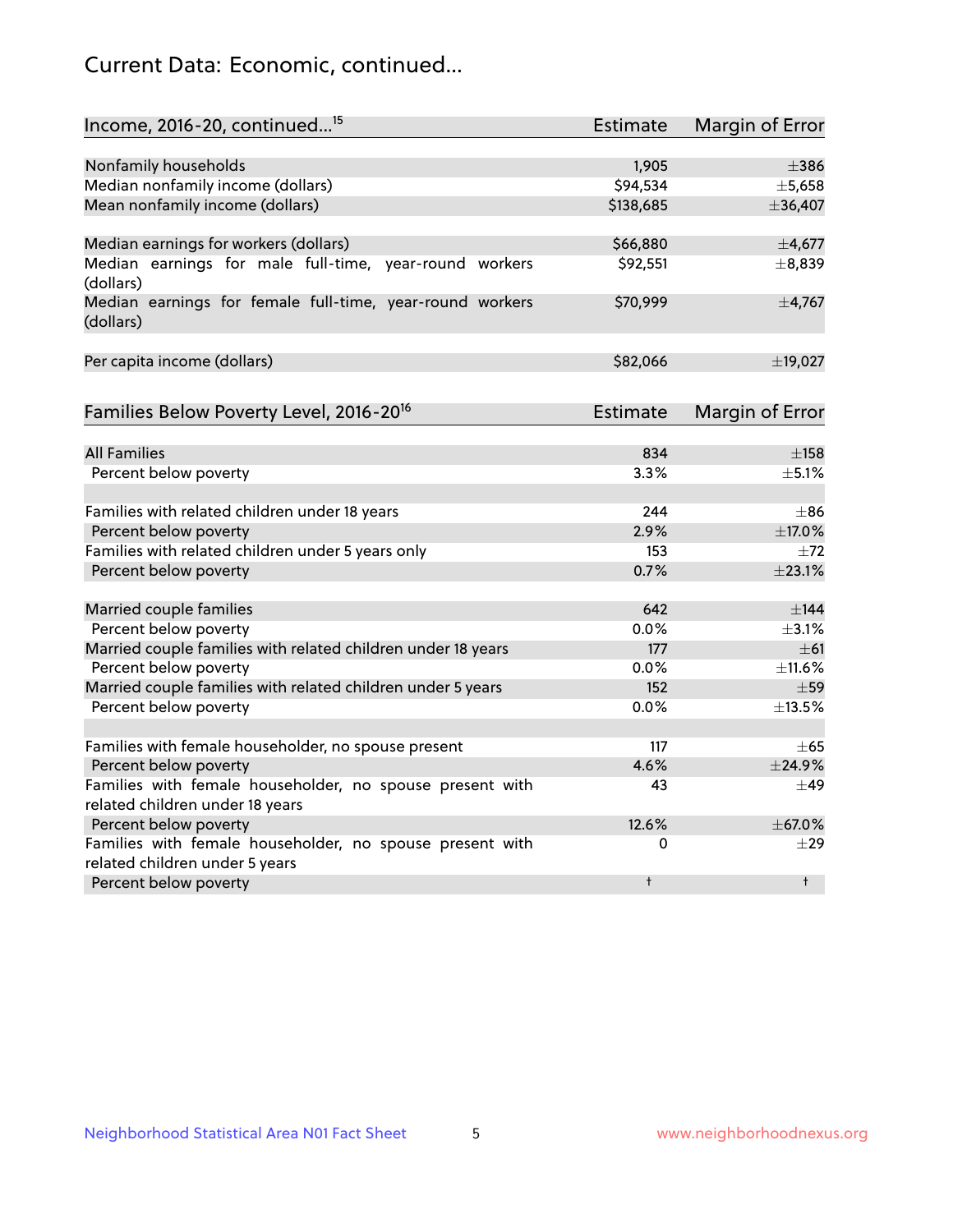## Current Data: Economic, continued...

| People Below Poverty Level, 2016-20 <sup>17</sup> | <b>Estimate</b> | Margin of Error |
|---------------------------------------------------|-----------------|-----------------|
|                                                   |                 |                 |
| Total population                                  | 5,020           | $\pm$ 533       |
| Percent below poverty                             | 6.9%            | $\pm$ 3.8%      |
| Population under 18 years                         | 394             | $\pm$ 152       |
| Percent below poverty                             | 2.4%            | ±19.2%          |
| Population 18 years and over                      | 4,626           | $\pm$ 537       |
| Percent below poverty                             | 7.3%            | $\pm$ 3.1%      |
| Population 18 to 64 years                         | 4,384           | $\pm$ 530       |
| Percent below poverty                             | 7.5%            | $\pm$ 3.2%      |
| Population 65 years and over                      | 242             | $\pm$ 86        |
| Percent below poverty                             | 4.1%            | $\pm$ 16.0%     |

| Poverty by Race/Ethnicity, 2016-20 <sup>18</sup> | Estimate | Margin of Error |
|--------------------------------------------------|----------|-----------------|
|                                                  |          |                 |
| Non-Hispanic White population                    | 3,145    | $\pm$ 365       |
| Percent below poverty                            | 4.2%     | $\pm 2.2\%$     |
| <b>Black population</b>                          | 1,180    | $\pm$ 396       |
| Percent below poverty                            | 13.8%    | $\pm$ 13.7%     |
| Asian population                                 | 66       | $\pm$ 82        |
| Percent below poverty                            | 13.6%    | $\pm$ 26.1%     |
| Hispanic or Latino population                    | 564      | $\pm 222$       |
| Percent below poverty                            | 7.5%     | $\pm$ 8.2%      |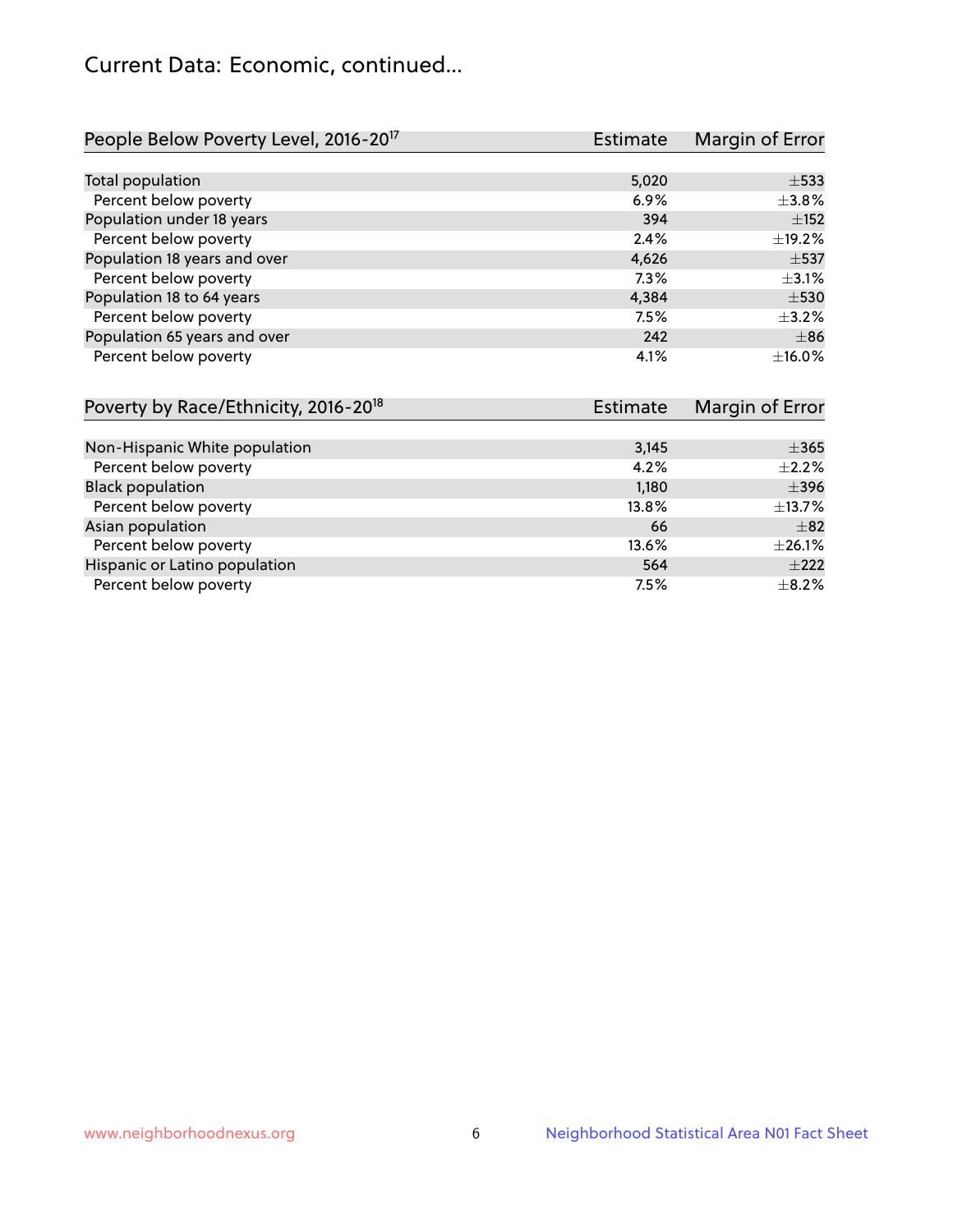# Current Data: Employment

| Employment Status, 2016-20 <sup>19</sup>                                    | <b>Estimate</b> | Margin of Error |
|-----------------------------------------------------------------------------|-----------------|-----------------|
|                                                                             |                 |                 |
| Population 16 years and over                                                | 4,672           | ±512            |
| In labor force                                                              | 88.8%           | $\pm$ 5.7%      |
| Civilian labor force                                                        | 88.6%           | $\pm$ 5.7%      |
| Employed                                                                    | 85.1%           | $\pm$ 5.8%      |
| Unemployed                                                                  | 3.5%            | $\pm 2.9\%$     |
| <b>Armed Forces</b>                                                         | 0.2%            | $\pm 2.0\%$     |
| Not in labor force                                                          | 11.2%           | $\pm 2.9\%$     |
| Civilian labor force                                                        | 4,139           | $\pm$ 527       |
| <b>Unemployment Rate</b>                                                    | 4.0%            | ±3.3%           |
| Females 16 years and over                                                   | 2,163           | $\pm 298$       |
| In labor force                                                              | 88.7%           | $\pm$ 7.7%      |
| Civilian labor force                                                        | 88.3%           | $\pm$ 7.8%      |
| Employed                                                                    | 85.7%           | $\pm$ 8.1%      |
|                                                                             |                 |                 |
| Own children of the householder under 6 years                               | 259             | ±101            |
| All parents in family in labor force                                        | 99.0%           | ±13.3%          |
|                                                                             |                 |                 |
| Own children of the householder 6 to 17 years                               | 133             | $\pm$ 84        |
| All parents in family in labor force                                        | 96.8%           | ±16.9%          |
|                                                                             |                 |                 |
| Industry, 2016-20 <sup>20</sup>                                             | <b>Estimate</b> | Margin of Error |
|                                                                             |                 |                 |
| Civilian employed population 16 years and over                              | 3,975           | $\pm$ 514       |
| Agriculture, forestry, fishing and hunting, and mining                      | 0.1%            | $\pm$ 0.8%      |
| Construction                                                                | 4.3%            | $\pm 4.0\%$     |
| Manufacturing                                                               | 4.3%            | $\pm 2.2\%$     |
| Wholesale trade                                                             | 1.9%            | $\pm1.6\%$      |
| Retail trade                                                                | 10.5%           | $\pm$ 6.9%      |
| Transportation and warehousing, and utilities                               | 3.3%            | $\pm 2.1\%$     |
| Information                                                                 | 6.7%            | $\pm 2.3\%$     |
| Finance and insurance, and real estate and rental and leasing               | 6.7%            | $\pm 2.0\%$     |
| Professional, scientific, and management, and administrative                | 27.1%           | $\pm$ 4.3%      |
| and waste management services                                               |                 |                 |
| Educational services, and health care and social assistance                 | 18.8%           | $\pm$ 3.8%      |
| Arts, entertainment, and recreation, and accommodation and<br>food services | 7.9%            | $\pm$ 3.4%      |
| Other services, except public administration                                | 3.5%            | $\pm 1.5\%$     |
| Public administration                                                       | 4.8%            | $\pm$ 3.1%      |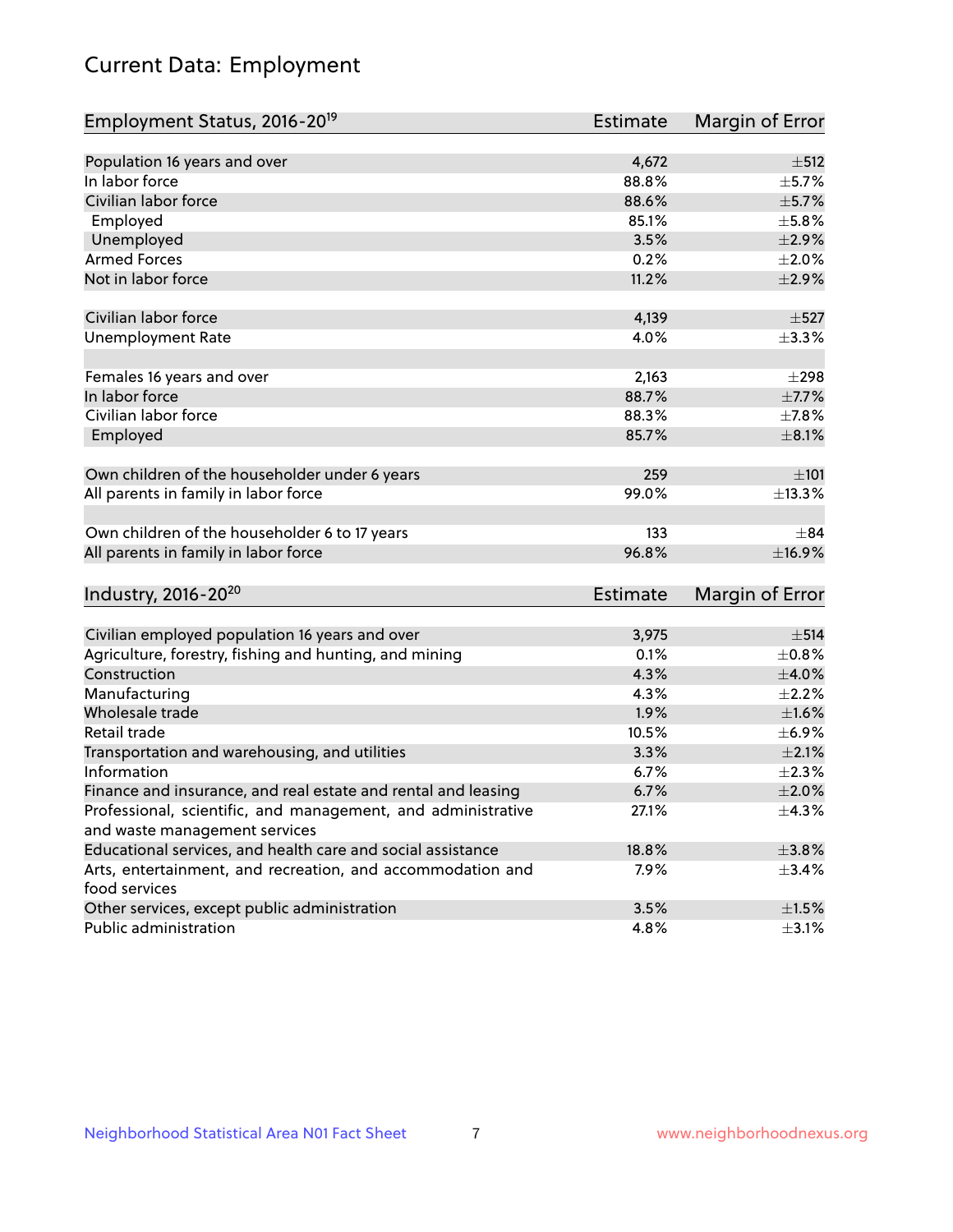# Current Data: Employment, continued...

| Occupation, 2016-20 <sup>21</sup>                                                                       | <b>Estimate</b> | Margin of Error |
|---------------------------------------------------------------------------------------------------------|-----------------|-----------------|
| Civilian employed population 16 years and over                                                          | 3,975           | $\pm$ 514       |
| Management, business, science, and arts occupations                                                     | 68.0%           | $\pm$ 4.0%      |
| Service occupations                                                                                     | 11.9%           | $\pm$ 3.7%      |
| Sales and office occupations                                                                            | 16.8%           | $\pm$ 6.9%      |
| Natural resources, construction, and maintenance occupations                                            | 0.8%            | $\pm 1.3\%$     |
| Production, transportation, and material moving occupations                                             | 2.4%            | $\pm 1.5\%$     |
| Class of Worker, 2016-20 <sup>22</sup>                                                                  | Estimate        | Margin of Error |
| Civilian employed population 16 years and over                                                          | 3,975           | $\pm$ 514       |
| Private wage and salary workers                                                                         | 86.1%           | ±4.8%           |
| Government workers                                                                                      | 9.6%            | $\pm$ 3.7%      |
| Self-employed in own not incorporated business workers                                                  | 4.2%            | $\pm 1.5\%$     |
| Unpaid family workers                                                                                   | 0.1%            | $\pm 1.1\%$     |
|                                                                                                         |                 |                 |
| Job Flows, 2019 <sup>23</sup>                                                                           |                 | 2019            |
| Total Jobs in Neighborhood Statistical Area                                                             |                 | 1,256           |
| Held by residents of Neighborhood Statistical Area                                                      |                 | 5.5%            |
| Held by non-residents of Neighborhood Statistical Area                                                  |                 | 94.5%           |
| Jobs by Industry Sector, 2019 <sup>24</sup>                                                             |                 | 2019            |
| Total Jobs in Neighborhood Statistical Area                                                             |                 | 1,256           |
| <b>Goods Producing sectors</b>                                                                          |                 | 17.9%           |
| Trade, Transportation, and Utilities sectors                                                            |                 | 13.5%           |
| All Other Services sectors                                                                              |                 | 68.6%           |
| Total Jobs in Neighborhood Statistical<br>held<br>by<br>Area<br>Neighborhood Statistical Area residents |                 | 69              |
| <b>Goods Producing sectors</b>                                                                          |                 | 8.7%            |
| Trade, Transportation, and Utilities sectors                                                            |                 | 13.0%           |
| All Other Services sectors                                                                              |                 | 78.3%           |
| Jobs by Earnings, 2019 <sup>25</sup>                                                                    |                 | 2019            |
| Total Jobs in Neighborhood Statistical Area                                                             |                 | 1,256           |
| Jobs with earnings \$1250/month or less                                                                 |                 | 22.6%           |
| Jobs with earnings \$1251/month to \$3333/month                                                         |                 | 38.0%           |
| Jobs with earnings greater than \$3333/month                                                            |                 | 39.4%           |
| Neighborhood Statistical<br>Jobs<br>in<br>held<br>by<br>Total<br>Area                                   |                 | 69              |
| Neighborhood Statistical Area residents                                                                 |                 |                 |
| Jobs with earnings \$1250/month or less                                                                 |                 | 13.0%           |
| Jobs with earnings \$1251/month to \$3333/month                                                         |                 | 34.8%           |
| Jobs with earnings greater than \$3333/month                                                            |                 | 52.2%           |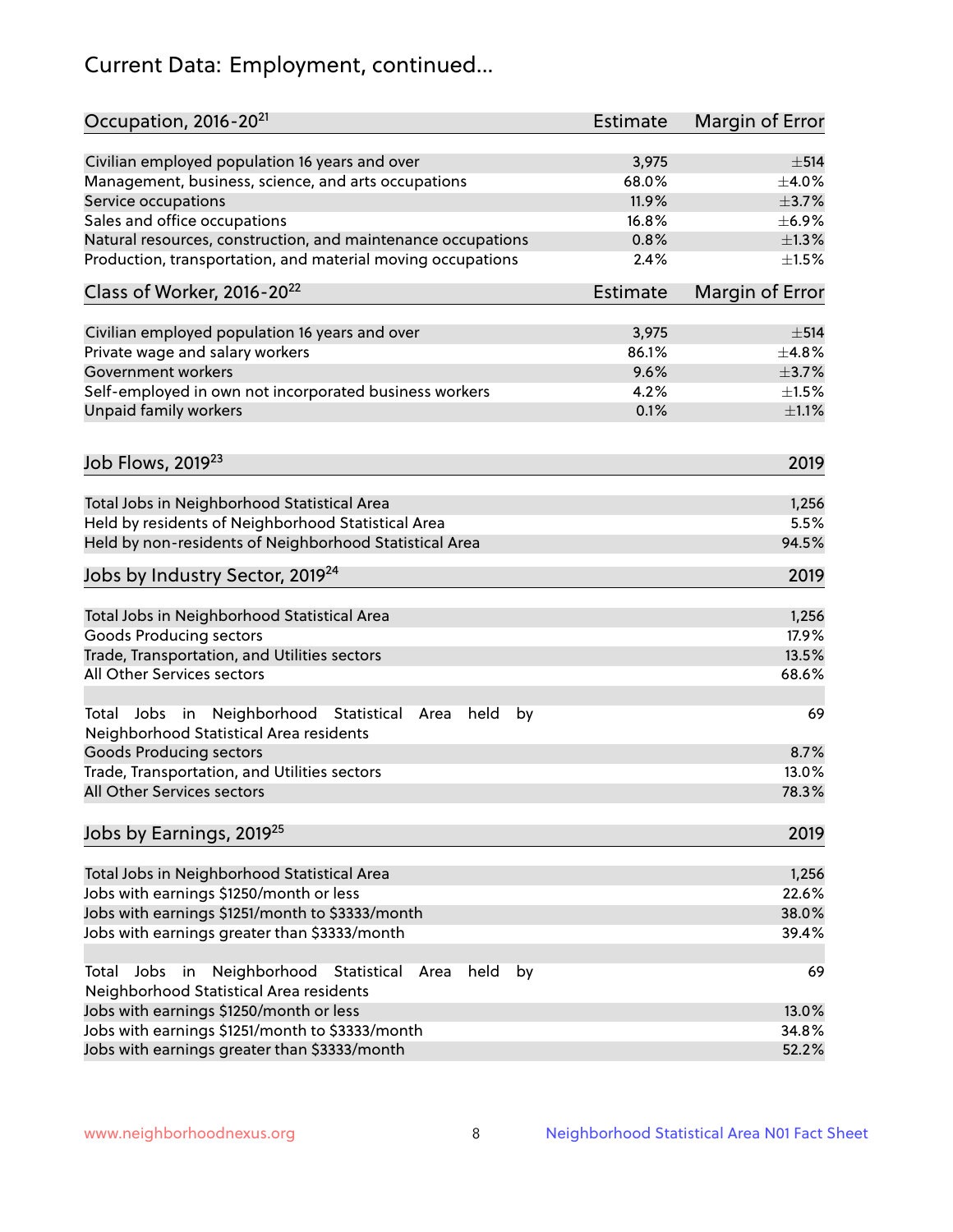## Current Data: Employment, continued...

| Jobs by Age of Worker, 2019 <sup>26</sup>                                                      | 2019  |
|------------------------------------------------------------------------------------------------|-------|
|                                                                                                |       |
| Total Jobs in Neighborhood Statistical Area                                                    | 1,256 |
| Jobs with workers age 29 or younger                                                            | 29.6% |
| Jobs with workers age 30 to 54                                                                 | 56.1% |
| Jobs with workers age 55 or older                                                              | 14.3% |
|                                                                                                |       |
| Total Jobs in Neighborhood Statistical Area held by<br>Neighborhood Statistical Area residents | 69    |
| Jobs with workers age 29 or younger                                                            | 13.0% |
| Jobs with workers age 30 to 54                                                                 | 69.6% |
| Jobs with workers age 55 or older                                                              | 17.4% |

### Current Data: Education

| School Enrollment, 2016-20 <sup>27</sup>       | <b>Estimate</b> | Margin of Error |
|------------------------------------------------|-----------------|-----------------|
|                                                |                 |                 |
| Population 3 years and over enrolled in school | 570             | $\pm 175$       |
| Nursery school, preschool                      | 8.0%            | $\pm$ 5.8%      |
| Kindergarten                                   | 0.7%            | $\pm$ 4.5%      |
| Elementary school (grades 1-8)                 | 16.9%           | ±10.1%          |
| High school (grades 9-12)                      | 11.3%           | $+9.2%$         |
| College or graduate school                     | 63.1%           | $\pm$ 17.6%     |

| Educational Attainment, 2016-20 <sup>28</sup> | Estimate | Margin of Error |
|-----------------------------------------------|----------|-----------------|
|                                               |          |                 |
| Population 25 years and over                  | 4.261    | $\pm 452$       |
| Less than 9th grade                           | 0.6%     | $\pm 1.5\%$     |
| 9th to 12th grade, no diploma                 | 3.2%     | $\pm 2.5\%$     |
| High school graduate (includes equivalency)   | 12.7%    | $\pm$ 7.0%      |
| Some college, no degree                       | 11.6%    | $\pm$ 3.1%      |
| Associate's degree                            | 5.7%     | $\pm 2.7\%$     |
| Bachelor's degree                             | 39.6%    | $\pm$ 5.7%      |
| Graduate or professional degree               | 26.6%    | $\pm$ 4.1%      |
|                                               |          |                 |
| Percent high school graduate or higher        | 96.2%    | $+6.3%$         |
| Percent bachelor's degree or higher           | 66.2%    | $\pm$ 5.0%      |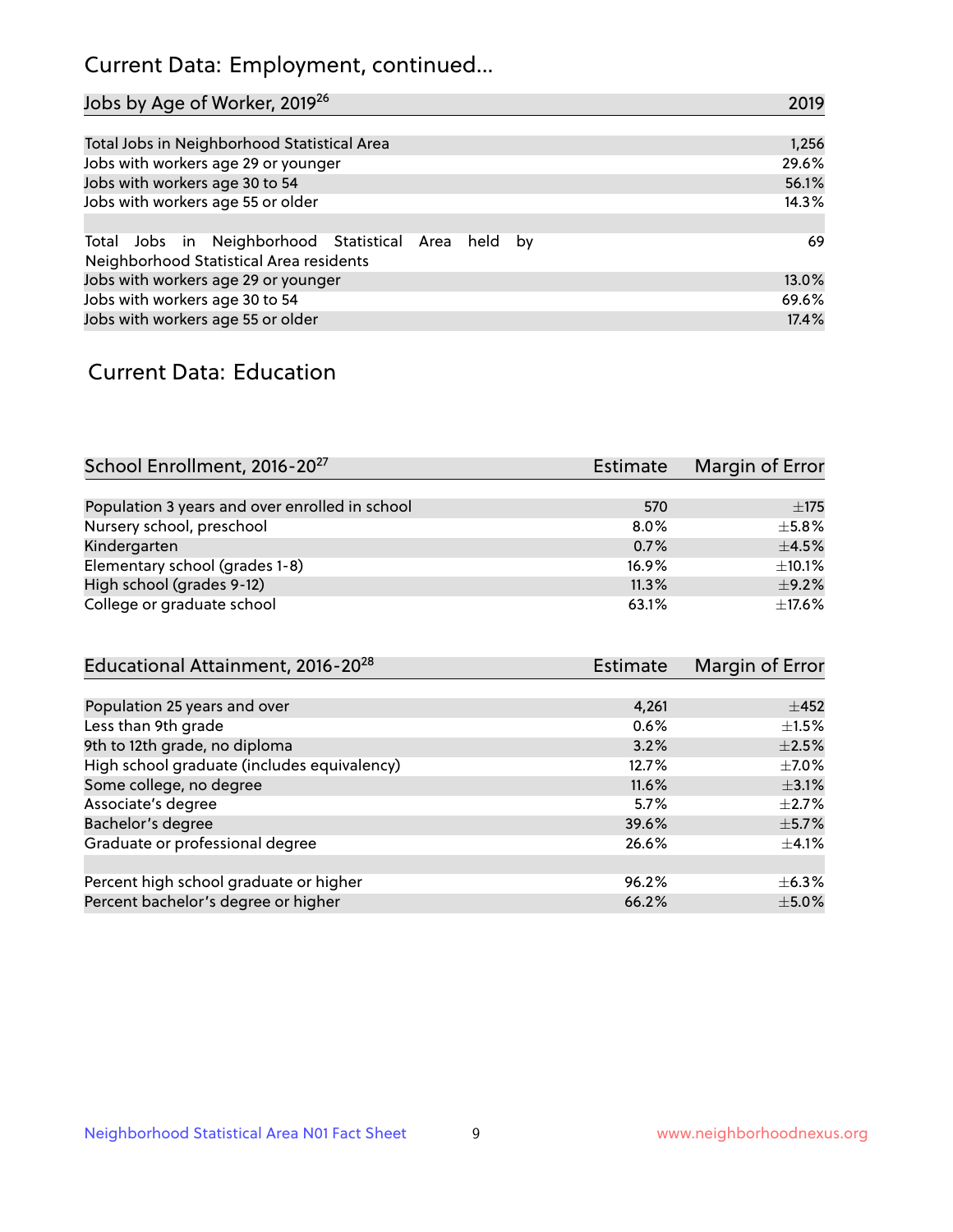## Current Data: Housing

| Households by Type, 2016-20 <sup>29</sup>            | <b>Estimate</b> | Margin of Error |
|------------------------------------------------------|-----------------|-----------------|
|                                                      |                 |                 |
| Total households                                     | 2,740           | $\pm$ 368       |
| Family households (families)                         | 30.5%           | $+4.1%$         |
| With own children under 18 years                     | 8.4%            | $\pm 2.5\%$     |
| Married-couple family                                | 23.4%           | $\pm 4.1\%$     |
| With own children of the householder under 18 years  | 6.4%            | ±1.9%           |
| Male householder, no spouse present, family          | 2.8%            | $\pm 2.2\%$     |
| With own children of the householder under 18 years  | 0.4%            | $\pm 0.8\%$     |
| Female householder, no spouse present, family        | 4.3%            | $\pm 2.2\%$     |
| With own children of the householder under 18 years  | 1.6%            | $\pm1.6\%$      |
| Nonfamily households                                 | 69.5%           | ±10.6%          |
| Householder living alone                             | 46.9%           | $\pm$ 11.5%     |
| 65 years and over                                    | 3.3%            | $\pm1.5\%$      |
|                                                      |                 |                 |
| Households with one or more people under 18 years    | 9.3%            | $\pm 2.2\%$     |
| Households with one or more people 65 years and over | 7.0%            | $\pm 2.0\%$     |
|                                                      |                 |                 |
| Average household size                               | 1.83            | $\pm$ 0.31      |
| Average family size                                  | 2.58            | $\pm$ 0.08      |
| Housing Occupancy, 2016-20 <sup>30</sup>             | <b>Estimate</b> | Margin of Error |
|                                                      |                 |                 |
| Total housing units                                  | 3,039           | $\pm$ 340       |
| Occupied housing units                               | 90.1%           | $\pm$ 6.7%      |
| Vacant housing units                                 | 9.9%            | $\pm$ 3.7%      |
|                                                      |                 | ±2.0            |
| Homeowner vacancy rate                               | 1.1<br>6.4      | ±5.1            |
| Rental vacancy rate                                  |                 |                 |
| Units in Structure, 2016-20 <sup>31</sup>            | Estimate        | Margin of Error |
|                                                      |                 |                 |
| Total housing units                                  | 3,039           | $\pm$ 340       |
| 1-unit, detached                                     | 35.3%           | $\pm$ 3.1%      |
| 1-unit, attached                                     | 7.6%            | $\pm 2.9\%$     |
| 2 units                                              | 6.0%            | $\pm 2.6\%$     |
| 3 or 4 units                                         | 3.2%            | $\pm1.7\%$      |
| 5 to 9 units                                         | 1.1%            | $\pm 1.2\%$     |
| 10 to 19 units                                       | 8.9%            | $\pm 4.1\%$     |
| 20 or more units                                     | 37.5%           | ±10.4%          |
| Mobile home                                          | 0.4%            | $\pm$ 0.8%      |
| Boat, RV, van, etc.                                  | $0.0\%$         | $\pm$ 0.7%      |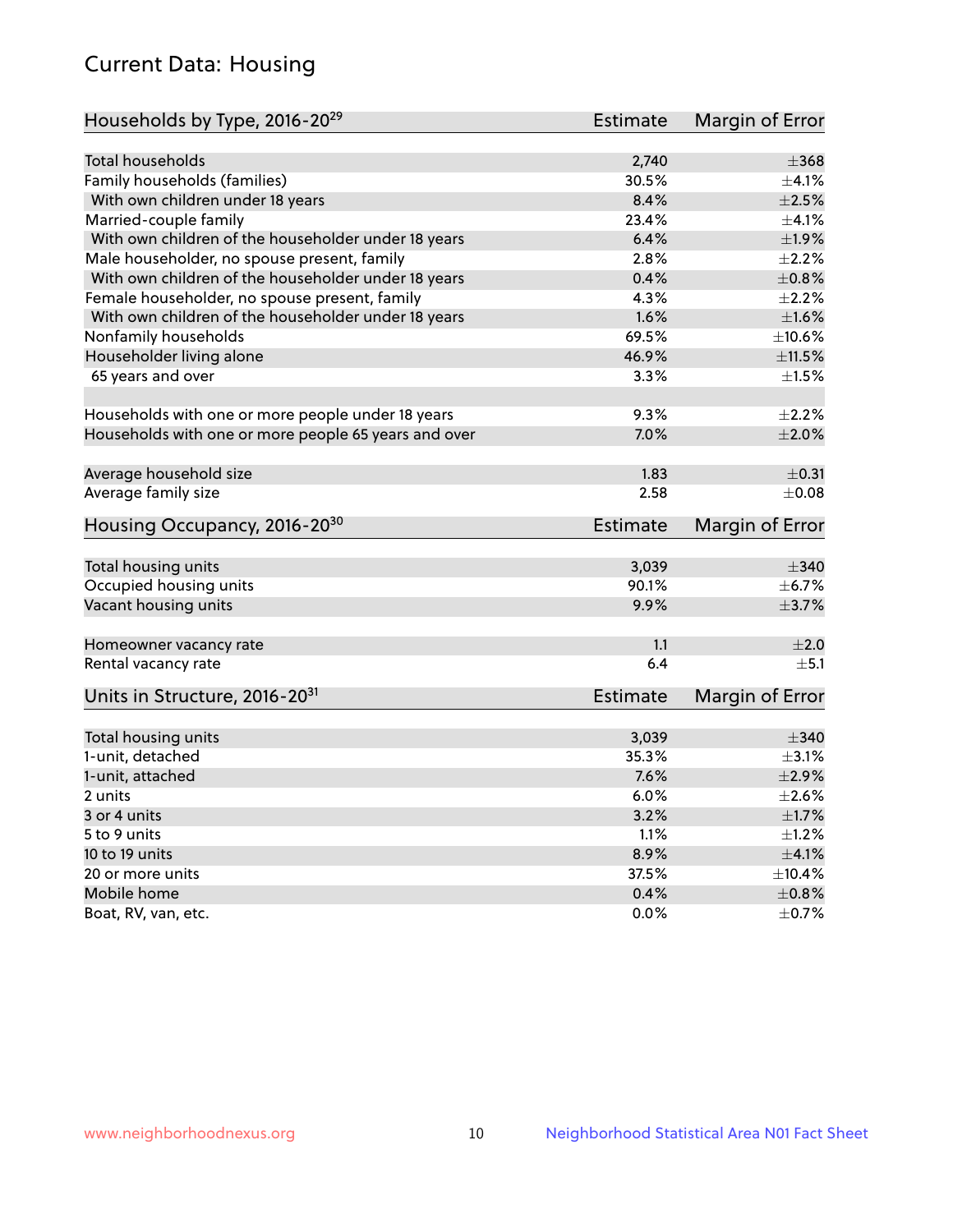## Current Data: Housing, continued...

| Year Structure Built, 2016-20 <sup>32</sup>    | Estimate        | <b>Margin of Error</b> |
|------------------------------------------------|-----------------|------------------------|
| Total housing units                            | 3,039           | $\pm$ 340              |
| Built 2014 or later                            | 14.7%           | $\pm$ 5.7%             |
| Built 2010 to 2013                             | 2.8%            | $\pm 2.6\%$            |
| Built 2000 to 2009                             | 20.1%           | ±4.7%                  |
| Built 1990 to 1999                             | 10.9%           | $\pm$ 8.6%             |
| Built 1980 to 1989                             | 3.4%            | ±2.2%                  |
| Built 1970 to 1979                             | 1.5%            | $\pm 1.1\%$            |
| Built 1960 to 1969                             | 2.9%            | $\pm 1.8\%$            |
| Built 1950 to 1959                             | 3.6%            | ±2.0%                  |
| Built 1940 to 1949                             | 4.9%            | $\pm 2.1\%$            |
| Built 1939 or earlier                          | 35.2%           | $\pm$ 3.8%             |
| Housing Tenure, 2016-2033                      | Estimate        | Margin of Error        |
| Occupied housing units                         | 2,740           | $\pm$ 368              |
| Owner-occupied                                 | 49.4%           | $\pm$ 9.1%             |
| Renter-occupied                                | 50.6%           | ±11.1%                 |
| Average household size of owner-occupied unit  | 2.00            | $\pm$ 0.35             |
| Average household size of renter-occupied unit | 1.67            | $\pm$ 0.55             |
| Residence 1 Year Ago, 2016-20 <sup>34</sup>    | <b>Estimate</b> | <b>Margin of Error</b> |
| Population 1 year and over                     | 4,899           | $\pm$ 530              |
| Same house                                     | 70.2%           | ±6.8%                  |
| Different house in the U.S.                    | 28.3%           | $\pm$ 5.8%             |
| Same county                                    | 16.2%           | $\pm$ 3.6%             |
| Different county                               | 12.1%           | $\pm$ 5.0%             |
| Same state                                     | 5.2%            | $\pm$ 3.1%             |
| Different state                                | 6.9%            | $\pm$ 4.0%             |
| Abroad                                         | 1.5%            | $\pm 1.2\%$            |
| Value of Housing Unit, 2016-20 <sup>35</sup>   | <b>Estimate</b> | <b>Margin of Error</b> |
| Owner-occupied units                           | 1,352           | $\pm$ 172              |
| Less than \$50,000                             | 0.9%            | $\pm$ 4.4%             |
| \$50,000 to \$99,999                           | 0.0%            | ±3.4%                  |
| \$100,000 to \$149,999                         | 2.9%            | $\pm 2.5\%$            |
| \$150,000 to \$199,999                         | 8.4%            | $\pm$ 5.7%             |
| \$200,000 to \$299,999                         | 17.6%           | $\pm$ 6.0%             |
| \$300,000 to \$499,999                         | 46.8%           | $\pm$ 9.1%             |
| \$500,000 to \$999,999                         | 23.3%           | ±6.3%                  |
| \$1,000,000 or more                            | 0.0%            | $\pm 2.6\%$            |
| Mortgage Status, 2016-20 <sup>36</sup>         | <b>Estimate</b> | Margin of Error        |
| Owner-occupied units                           | 1,352           | $\pm$ 172              |
| Housing units with a mortgage                  | 79.5%           | $\pm$ 5.3%             |

Neighborhood Statistical Area N01 Fact Sheet 11 11 www.neighborhoodnexus.org

Housing units without a mortgage  $\pm 7.2\%$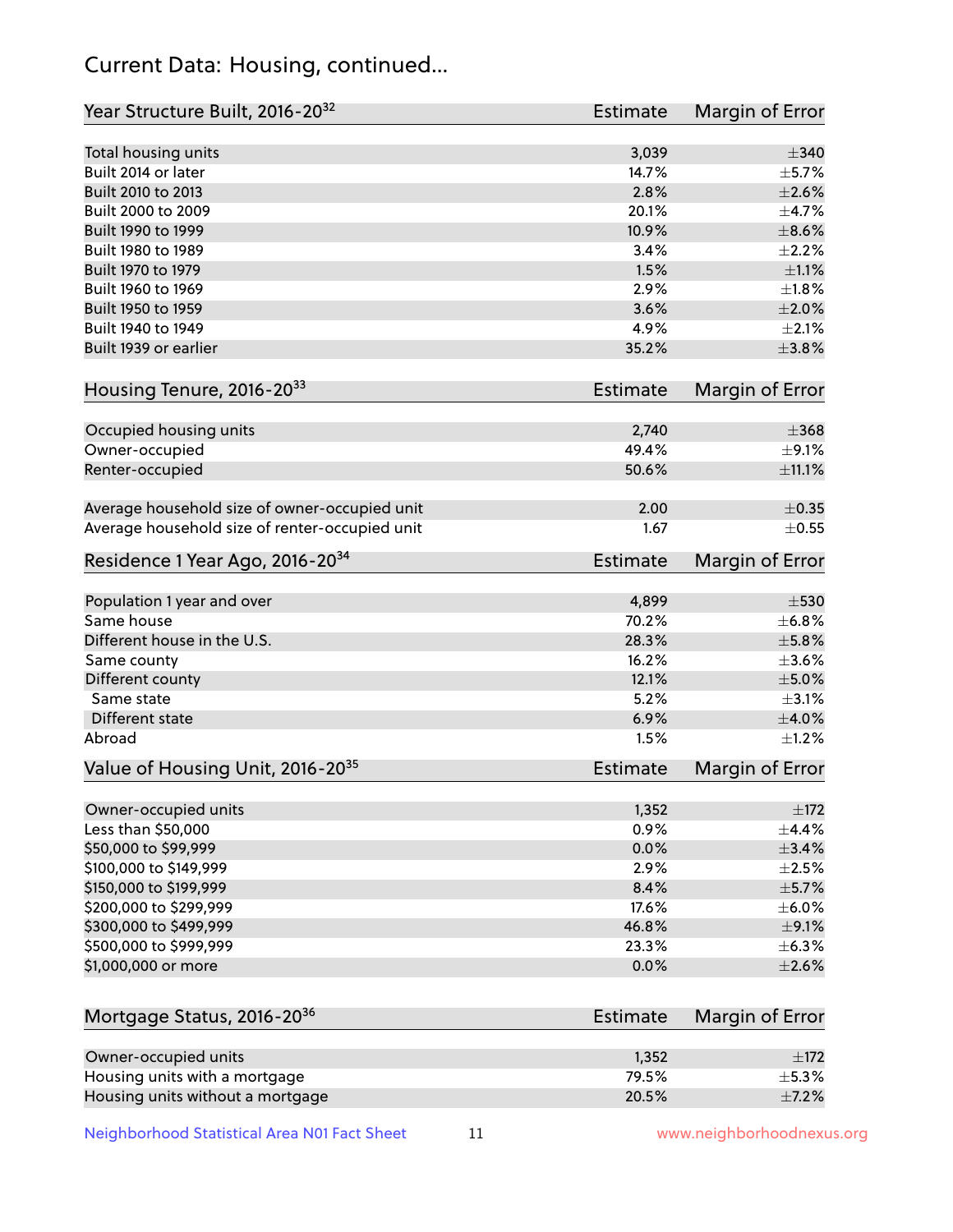## Current Data: Housing, continued...

| Selected Monthly Owner Costs, 2016-20 <sup>37</sup> | Estimate | Margin of Error |
|-----------------------------------------------------|----------|-----------------|
|                                                     |          |                 |
| Housing units with a mortgage                       | 1,074    | $\pm$ 155       |
| Less than \$300                                     | 0.0%     | $\pm 2.7\%$     |
| \$300 to \$499                                      | 0.0%     | $\pm 2.7\%$     |
| \$500 to \$999                                      | 3.7%     | $\pm$ 4.5%      |
| \$1,000 to \$1,499                                  | 20.1%    | $\pm$ 7.1%      |
| \$1,500 to \$1,999                                  | 30.5%    | $\pm$ 8.4%      |
| \$2,000 to \$2,999                                  | 35.3%    | $\pm$ 7.9%      |
| \$3,000 or more                                     | 10.4%    | $\pm$ 6.1%      |
|                                                     |          |                 |
| Median (dollars)                                    | \$1,930  | $\pm 97$        |
|                                                     |          |                 |
| Housing units without a mortgage                    | 278      | ±104            |
| Less than \$150                                     | 0.2%     | ±10.7%          |
| \$150 to \$249                                      | 2.3%     | $\pm$ 10.0%     |
| \$250 to \$349                                      | 8.1%     | ±9.4%           |
| \$350 to \$499                                      | 13.9%    | $\pm$ 10.9%     |
| \$500 to \$699                                      | 28.0%    | ±21.8%          |
| \$700 or more                                       | 47.6%    | ±27.3%          |
|                                                     |          |                 |
| Median (dollars)                                    | \$689    | $\pm$ 88        |

| Selected Monthly Owner Costs as a Percentage of | <b>Estimate</b> | Margin of Error |
|-------------------------------------------------|-----------------|-----------------|
| Household Income, 2016-20 <sup>38</sup>         |                 |                 |
|                                                 |                 |                 |
| Housing units with a mortgage <sup>39</sup>     | 1,074           | $\pm$ 181       |
| Less than 20.0 percent                          | 63.9%           | $\pm$ 5.1%      |
| 20.0 to 24.9 percent                            | 18.3%           | $\pm$ 8.7%      |
| 25.0 to 29.9 percent                            | 4.8%            | $\pm 3.0\%$     |
| 30.0 to 34.9 percent                            | 2.7%            | $\pm 2.5\%$     |
| 35.0 percent or more                            | 10.2%           | $\pm$ 6.1%      |
|                                                 |                 |                 |
| Housing units without a mortgage <sup>40</sup>  | 278             | $\pm$ 121       |
| Less than 10.0 percent                          | 65.3%           | $\pm$ 22.1%     |
| 10.0 to 14.9 percent                            | 28.9%           | $\pm$ 8.1%      |
| 15.0 to 19.9 percent                            | 3.1%            | $\pm$ 6.8%      |
| 20.0 to 24.9 percent                            | 0.2%            | $\pm$ 7.8%      |
| 25.0 to 29.9 percent                            | 0.4%            | $\pm$ 7.4%      |
| 30.0 to 34.9 percent                            | $0.0\%$         | $\pm$ 7.4%      |
| 35.0 percent or more                            | 2.1%            | $\pm$ 12.5%     |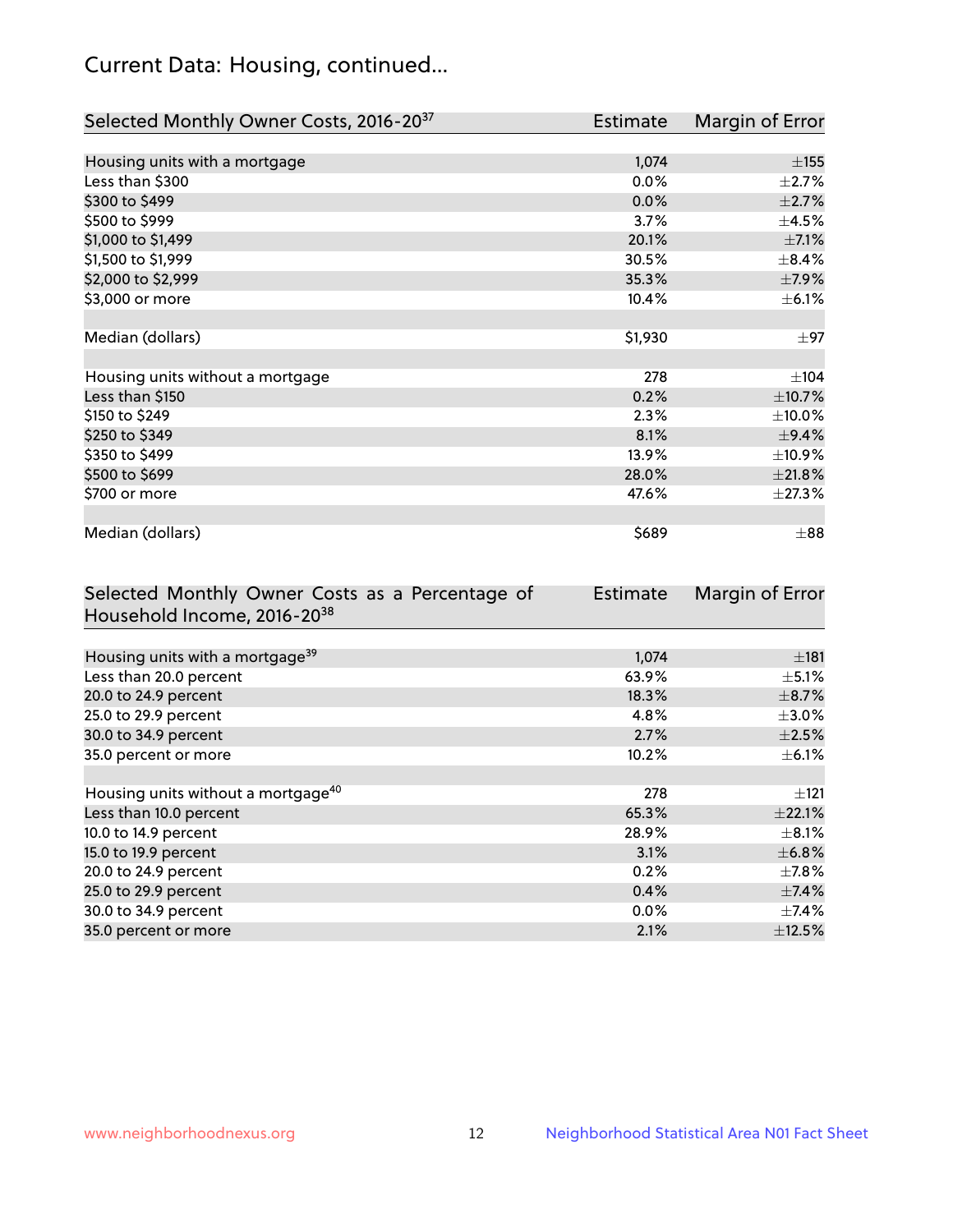## Current Data: Housing, continued...

| Gross Rent, 2016-20 <sup>41</sup>               | <b>Estimate</b> | Margin of Error |
|-------------------------------------------------|-----------------|-----------------|
|                                                 |                 |                 |
| Occupied units paying rent                      | 1,388           | $\pm$ 358       |
| Less than \$200                                 | 0.0%            | $\pm 2.6\%$     |
| \$200 to \$499                                  | 0.4%            | $\pm$ 3.9%      |
| \$500 to \$749                                  | 20.2%           | ±19.4%          |
| \$750 to \$999                                  | 13.2%           | $\pm$ 7.6%      |
| \$1,000 to \$1,499                              | 21.9%           | $\pm$ 5.1%      |
| \$1,500 to \$1,999                              | 23.1%           | ±11.9%          |
| \$2,000 or more                                 | 21.2%           | $\pm$ 6.6%      |
| Median (dollars)                                | \$1,413         | $\pm$ 94        |
|                                                 |                 |                 |
| No rent paid                                    | $\mathbf 0$     | ±21             |
|                                                 |                 |                 |
| Gross Rent as a Percentage of Household Income, | <b>Estimate</b> | Margin of Error |
| $2016 - 20^{42}$                                |                 |                 |
|                                                 |                 |                 |
| Occupied units paying rent <sup>43</sup>        | 1,387           | $\pm$ 384       |
| Less than 15.0 percent                          | 21.9%           | $\pm$ 18.9%     |
| 15.0 to 19.9 percent                            | 13.8%           | $\pm$ 5.4%      |
| 20.0 to 24.9 percent                            | 17.8%           | $\pm$ 7.7%      |
| 25.0 to 29.9 percent                            | 17.5%           | ±10.8%          |
| 30.0 to 34.9 percent                            | $3.9\%$         | $\pm 2.6\%$     |
| 35.0 percent or more                            | 25.0%           | $\pm$ 6.9%      |

# Current Data: Transportation

| Commuting to Work, 2016-20 <sup>44</sup>  | Estimate | Margin of Error |
|-------------------------------------------|----------|-----------------|
|                                           |          |                 |
| Workers 16 years and over                 | 3,907    | $\pm$ 497       |
| Car, truck, or van - drove alone          | 53.6%    | $\pm 2.6\%$     |
| Car, truck, or van - carpooled            | 6.4%     | $\pm 2.8\%$     |
| Public transportation (excluding taxicab) | 11.3%    | $\pm$ 7.0%      |
| Walked                                    | 3.8%     | $\pm 2.6\%$     |
| Other means                               | 3.8%     | $\pm 1.9\%$     |
| Worked at home                            | 21.1%    | $\pm$ 6.8%      |
|                                           |          |                 |
| Mean travel time to work (minutes)        | 30.7     | $\pm$ 6.4       |

| Access to a Vehicle, 2016-20 <sup>45</sup> | <b>Estimate</b> | Margin of Error |
|--------------------------------------------|-----------------|-----------------|
|                                            |                 |                 |
| Occupied housing units                     | 2,740           | $\pm$ 368       |
| No vehicles available                      | 14.8%           | $\pm$ 10.7%     |
| 1 vehicle available                        | 40.4%           | ±6.8%           |
| 2 vehicles available                       | 39.4%           | $+4.8%$         |
| 3 or more vehicles available               | 5.3%            | $+3.2%$         |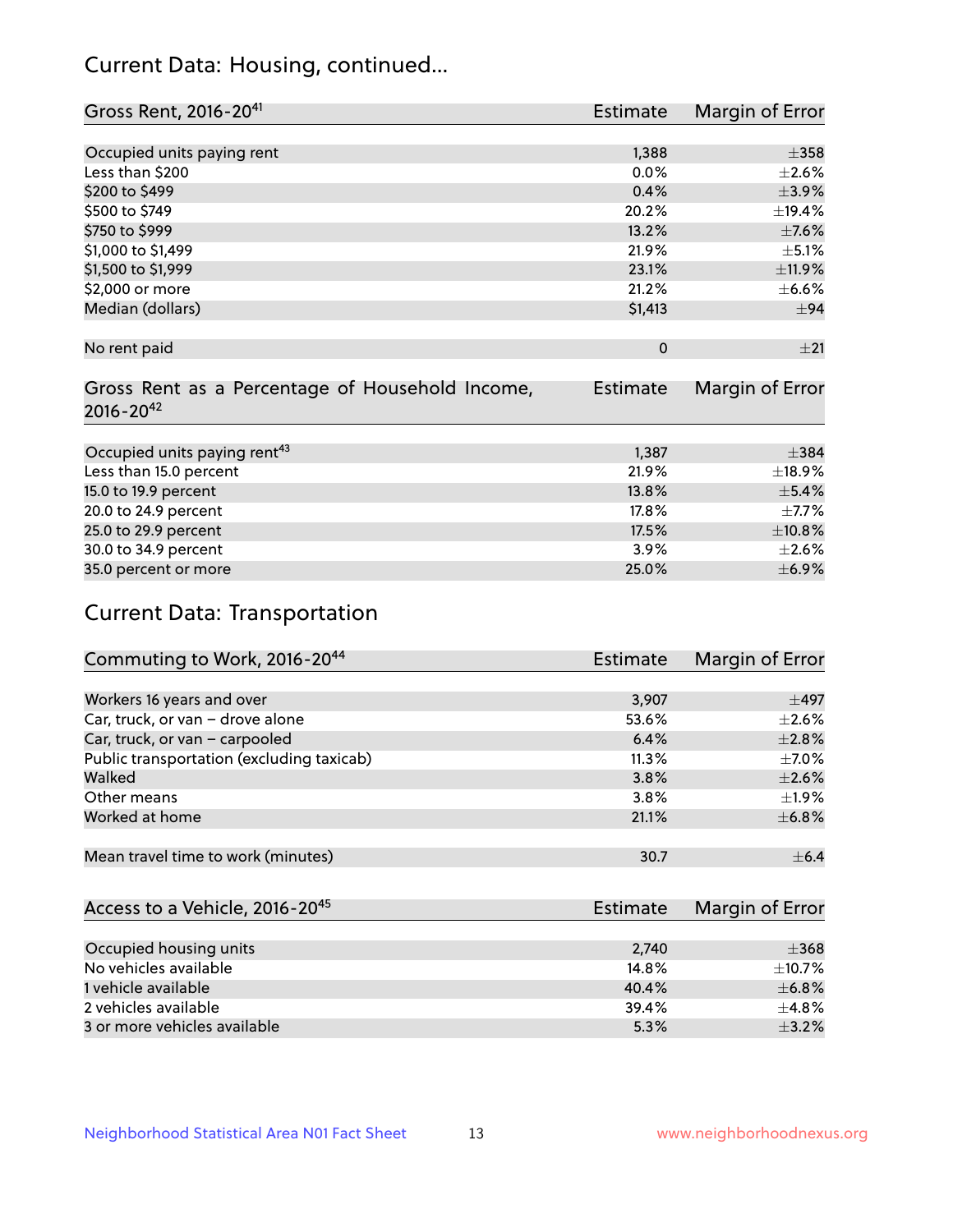## Current Data: Health

| Health Insurance coverage, 2016-2046                    | <b>Estimate</b> | Margin of Error |
|---------------------------------------------------------|-----------------|-----------------|
|                                                         |                 |                 |
| Civilian Noninstitutionalized Population                | 5,024           | $\pm$ 532       |
| With health insurance coverage                          | 90.7%           | $\pm$ 4.4%      |
| With private health insurance coverage                  | 83.9%           | $\pm$ 5.5%      |
| With public health coverage                             | 9.8%            | $\pm 2.8\%$     |
| No health insurance coverage                            | 9.3%            | $\pm$ 3.1%      |
| Civilian Noninstitutionalized Population Under 19 years | 434             | $\pm$ 434       |
| No health insurance coverage                            | 5.8%            | ±10.3%          |
|                                                         |                 |                 |
| Civilian Noninstitutionalized Population 19 to 64 years | 4,349           | $\pm$ 510       |
| In labor force:                                         | 4,086           | $\pm$ 503       |
| Employed:                                               | 3,956           | $\pm$ 493       |
| With health insurance coverage                          | 90.6%           | $\pm$ 5.4%      |
| With private health insurance coverage                  | 90.1%           | $\pm$ 5.5%      |
| With public coverage                                    | 0.9%            | $\pm 1.5\%$     |
| No health insurance coverage                            | 9.4%            | $\pm$ 3.7%      |
|                                                         |                 |                 |
| Unemployed:                                             | 130             | $\pm$ 493       |
| With health insurance coverage                          | 62.9%           | ±31.9%          |
| With private health insurance coverage                  | 29.7%           | ±19.0%          |
| With public coverage                                    | 33.2%           | $\pm$ 39.4%     |
| No health insurance coverage                            | 37.1%           | $\pm$ 33.3%     |
|                                                         |                 |                 |
| Not in labor force:                                     | 263             | $\pm$ 99        |
| With health insurance coverage                          | 92.7%           | ±15.8%          |
| With private health insurance coverage                  | 59.9%           | ±16.9%          |
| With public coverage                                    | 44.2%           | ±22.8%          |
| No health insurance coverage                            | 7.3%            | $\pm$ 10.0%     |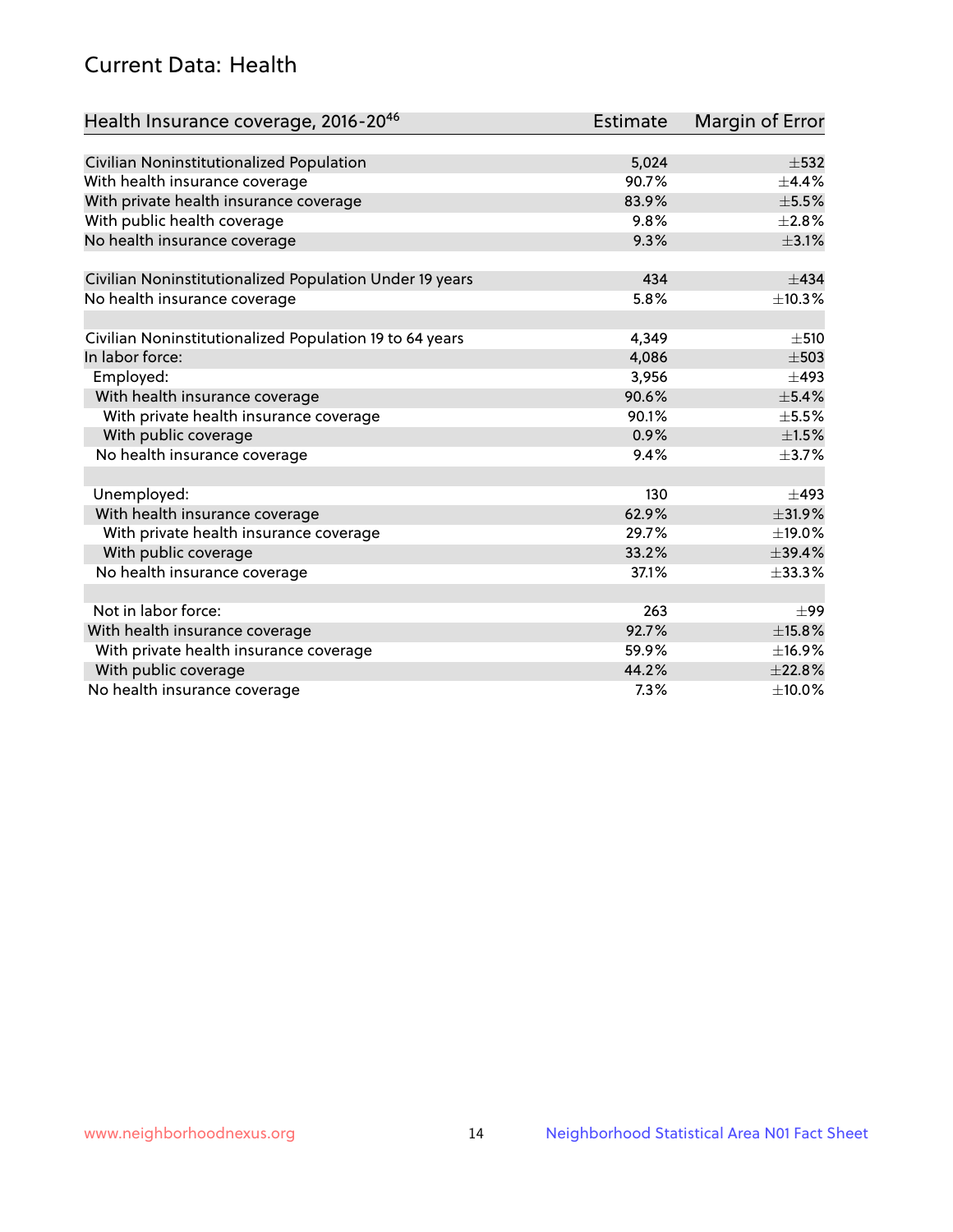#### Notes:

- 1. Source: U.S. Census Bureau, Decennial Census 2000, SF1 tables P8, P12; American Community Survey, tables B01001, B03002
- 2. This category includes Pacific Islanders, Native Americans and Alaska Natives, people who identify as some other race, and those who identify as bi/multi racial.
- 3. Source: U.S. Census Bureau, Decennial Census 2000, SF1 tables P15, P16, P18, P19; American Community Survey, tables B11001, B11005, B11003
- 4. Source: U.S. Census Bureau, Decennial Census 2000, SF3 table P37; American Community Survey, table B15002
- 5. Source: U.S. Census Bureau, Longitudinal Employer-Household Dynamics Residential Area Characteristics, Table JT01 (Primary Jobs); Workplace Area Characteristics, Table JT00 (All Jobs)
- 6. Source: U.S. Census Bureau, Decennial Census 2000, SF3 tables P52, P87; American Community Survey, tables B19001, B17001
- 7. Source: U.S. Census Bureau, Decennial Census 2000, SF1 tables H3, H4; American Community Survey, tables B25002, B25009
- 8. Source: U.S. Census Bureau, Decennial Census 2000, SF3 table H44; American Community Survey, tables B25044
- 9. Source: Atlanta Police Department, COBRA; U.S. Census Bureau, American Community Survey, table B01001
- 10. Source: U.S. Census Bureau, American Community Survey, table B01001
- 11. Source: U.S. Census Bureau, American Community Survey, table B03002
- 12. Source: U.S. Census Bureau, American Community Survey, table B05002
- 13. Source: U.S. Census Bureau, American Community Survey, table B05003
- 14. Source: U.S. Census Bureau, American Community Survey, tables B19001, B19025, B19051, B19061, B19055, B19065, B19059, B19069, B19056, B19066, B19057, B19067, B22001, B19101, B19127
- 15. Source: U.S. Census Bureau, American Community Survey, tables B19201, B19214, B20017, B19313
- 16. Source: U.S. Census Bureau, American Community Survey, table B17010
- 17. Source: U.S. Census Bureau, American Community Survey, tables B17001, B17006, B17021, B17007. Table totals may be lower than the total population, as they are based on the population for whom poverty status is determined.
- 18. Source: U.S. Census Bureau, American Community Survey, B17001H, B17001B, B17001D, B17001I. Table totals may be lower than the total population, as they are based on the population for whom poverty status is determined.
- 19. Source: U.S. Census Bureau, American Community Survey, tables B23001, B23008
- 20. Source: U.S. Census Bureau, American Community Survey, table C24030
- 21. Source: U.S. Census Bureau, American Community Survey, table C24010
- 22. Source: U.S. Census Bureau, American Community Survey, table B24080
- 23. Source: U.S. Census Bureau, Longitudinal Employer-Household Dynamics Origin-Destination Data, Tables JT00 Main and JT00 Aux
- 24. Source: U.S. Census Bureau, Longitudinal Employer-Household Dynamics Origin-Destination Data, Tables JT00 Main and JT00 Aux
- 25. Source: U.S. Census Bureau, Longitudinal Employer-Household Dynamics Origin-Destination Data, Tables JT00 Main and JT00 Aux
- 26. Source: U.S. Census Bureau, Longitudinal Employer-Household Dynamics Origin-Destination Data, Tables JT00 Main and JT00 Aux
- 27. Source: U.S. Census Bureau, American Community Survey, table B14001
- 28. Source: U.S. Census Bureau, American Community Survey, table B15002
- 29. Source: U.S. Census Bureau, American Community Survey, tables B11001, B11003, B11007, B11005, B09019
- 30. Source: U.S. Census Bureau, American Community Survey, tables B25002, B25003, B25004
- 31. Source: U.S. Census Bureau, American Community Survey, table B25024
- 32. Source: U.S. Census Bureau, American Community Survey, table B25034
- 33. Source: U.S. Census Bureau, American Community Survey, tables B25009, B25008, B25003
- 34. Source: U.S. Census Bureau, American Community Survey, table B07003
- 35. Source: U.S. Census Bureau, American Community Survey, table B25075. This value is self-reported and may differ from home values as determined by the County Tax Assessor.
- 36. Source: U.S. Census Bureau, American Community Survey, table B25081
- 37. Source: U.S. Census Bureau, American Community Survey, table B25087
- 38. Source: U.S. Census Bureau, American Community Survey, table B25091
- 39. Excludes units where Selected Monthly Owner Costs as a Percentage of Income cannot be computed.
- 40. Excludes units where Selected Monthly Owner Costs as a Percentage of Income cannot be computed.
- 41. Source: U.S. Census Bureau, American Community Survey, table B25063
- 42. Source: U.S. Census Bureau, American Community Survey, table B25070
- 43. Excludes units where Gross Rent as a Percentage of Income cannot be computed.
- 44. Source: U.S. Census Bureau, American Community Survey, tables B08101, B08013
- 45. Source: U.S. Census Bureau, American Community Survey, table B25044
- 46. Source: U.S. Census Bureau, American Community Survey, tables B18135, B27011

The dagger (†) symbol denotes values that cannot be computed.